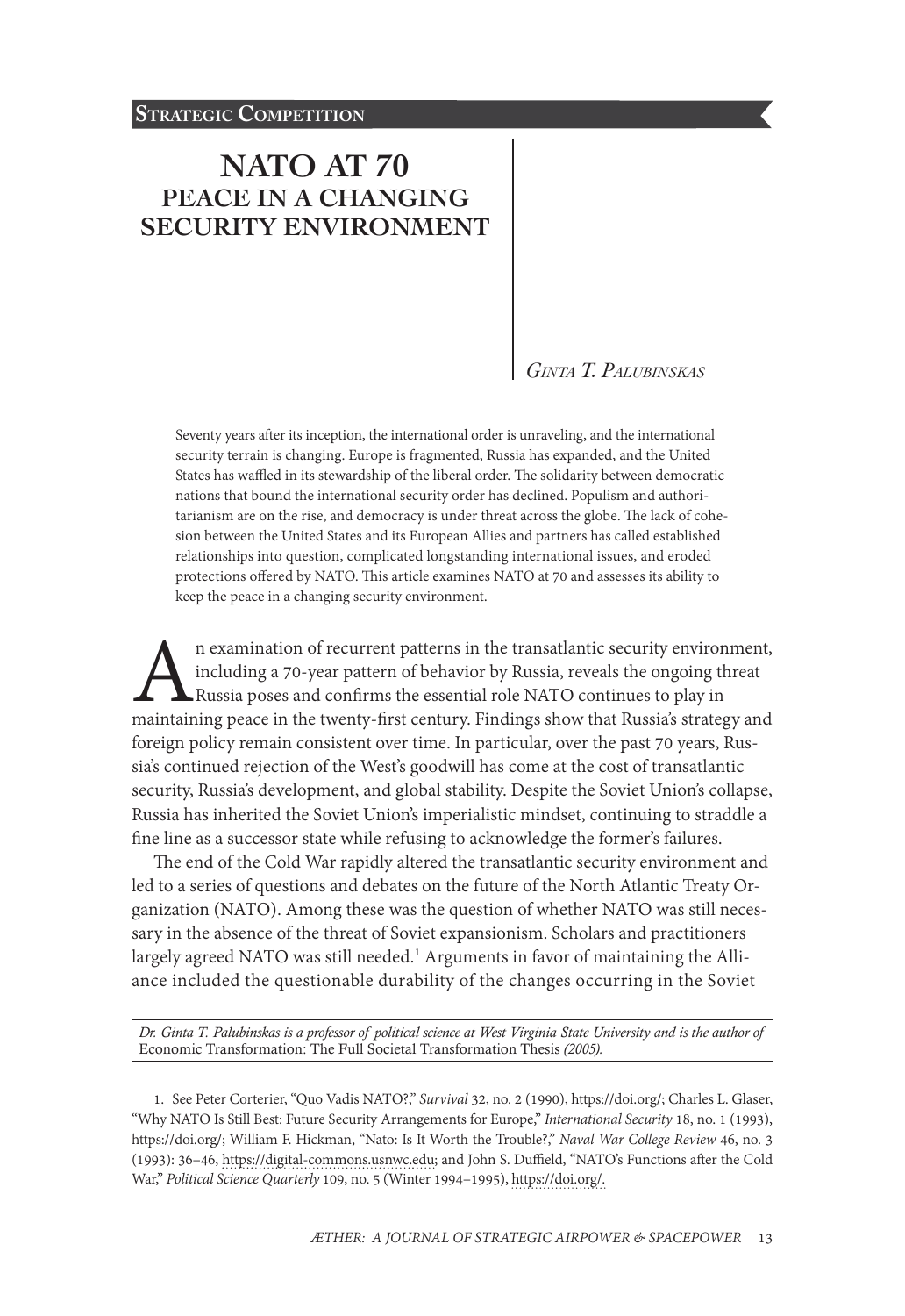Union, the existing imbalance in military power that favored the Soviet Union, the likelihood that the danger posed by Russia had not permanently disappeared, and the need to maintain stability in Europe.<sup>2</sup> Those advocating an end to the Alliance primarily argued NATO had served its purpose and was no longer needed or that the time had come to develop a new security structure in Europe.<sup>3</sup>

When NATO members decided to continue their alliance, the question of NATO's necessity was quickly supplanted by the question of whether the Alliance should accept new members. Those favoring enlargement focused on, among other things, NATO's importance to the continued effectiveness of the Alliance, its ability to deal with a resurgent Russia, Central and Eastern European democratization, economic transformation, and transatlantic stability.4 Those opposed to NATO enlargement focused largely on Russia claiming, among other things, that Russia did not pose a threat. They argued that admitting new members to the Alliance would not spread democracy, but rather it would humiliate, isolate, and aggravate Russia, endanger its democratic reform, threaten its national security, damage its relationship with the West, and draw new dividing lines in Europe.5

As the relationship with Russia foundered, the debate shifted to the question of whether NATO enlargement was behind the decline in relations between Russia and the West. Some scholars asserted that NATO expansion had "become the key problem

<sup>2.</sup> See James R. Huntley, "If the Cold War Is Waning, Is NATO Still Needed?," *Christian Science Monitor*, April 7, 1989, 19; Margaret Thatcher, "Speech to North Atlantic Council at Turnberry," Margaret Thatcher Foundation, June 7, 1990, [https://www.margaretthatcher.org/;](https://www.margaretthatcher.org/document/108106) postscript by General Secretary Manfred Wörner in NATO, "NATO Facts and Figures 1989," 1989; and Glaser, "NATO Is Still Best."

<sup>3.</sup> See Jonathan Clarke, "Replacing NATO," *Foreign Policy*, no. 93 (1993), [https://doi.org/;](https://doi.org/10.2307/1149018) Eugene Carroll and Pat Schroeder, "It's Time to Consign NATO to History, and Look to Future," *Chicago Tribune*, September 2, 1994, [https://www.chicagotribune.com/](https://www.chicagotribune.com/news/ct-xpm-1994-09-02-9409020263-story.html); Charles A. Kupchan and Clifford A. Kupchan, "Concerts, Collective Security, and the Future of Europe," *International Security* 16, no. 1 (1991), [https://doi.org/;](https://doi.org/10.2307/2539053) and "Gorbachev Says Cold War Over," *Tampa Bay Times*, October 17, 2005, [https://www.tampabay.com/](https://www.tampabay.com/archive/1990/06/05/gorbachev-says-cold-war-over/).

<sup>4.</sup> See Madeleine Albright, "Why Bigger Is Better," *Economist*, February 15, 1997; Stephen J. Blank, "Rhetoric and Reality in NATO Enlargement," in *European Security and NATO Enlargement: A View from Central Europe*, ed. Stephen Blank (Carlisle, PA: Strategic Studies Institute, April 1998), [https://press.army](https://press.armywarcollege.edu/cgi/viewcontent.cgi?article=1858&context=monographs) [warcollege.edu/](https://press.armywarcollege.edu/cgi/viewcontent.cgi?article=1858&context=monographs); Volker Rühe, "Shaping Euro‐Atlantic Policies: A Grand Strategy for a New Era," *Survival* 35, no. 2 (June 1, 1993), [https://doi.org/10.1080/](https://doi.org/10.1080/00396339308442689); and Karsten D. Voigt, "NATO Enlargement: A Holistic Approach for the Future," *SAIS Review (1989-2003)* 15, no. 2 (1995), [https://www.jstor.org/](https://www.jstor.org/stable/45345294).

<sup>5.</sup> See Alexei Arbatov, "NATO and Russia," *Security Dialogue* 26, no. 2 (1995), [https://doi.org/](https://doi.org/10.1177/0967010695026002002); Michael Mandelbaum, "Preserving the New Peace: The Case against NATO Expansion," *Foreign Affairs* 74, no. 3 (1995), [https://doi.org/](https://doi.org/10.2307/20047118); Dan Reiter, "Why NATO Enlargement Does Not Spread Democracy," *International Security* 25, no. 4 (2001), [https://doi.org/;](https://doi.org/10.1162/01622880151091899) and Karl-Heinz Kamp, "The Folly of Rapid NATO Expansion," *Foreign Policy*, no. 98 (1995): 126, [https://doi.org/](https://doi.org/10.2307/1148961).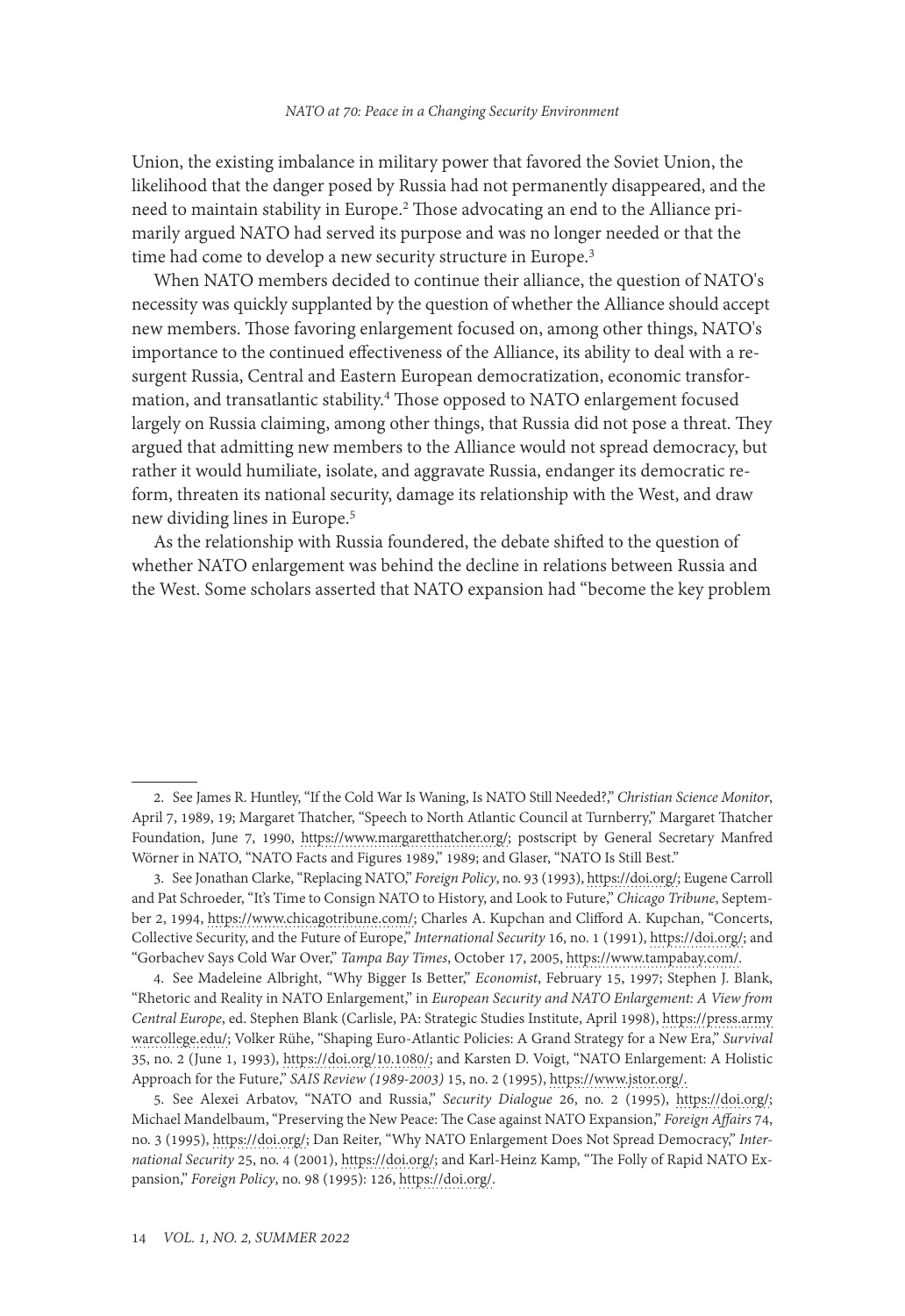in U.S.–Russian security relations."6 The Russian narrative held that the West deceived Russia and left it out of post-Cold War Europe.7 Scholars have also claimed that during talks on German reunification, a promise was made not to expand NATO into Eastern Europe, a promise that was subsequently broken.<sup>8</sup> Interviews with Gorbachev, however, have confirmed that no such promise was made and that the agreements made at the time were subsequently honored.<sup>9</sup>

Others concluded the decline in relations between Russia and the West had less to do with any of NATO's actions than with Russia's frustration at its own political, economic, and military decline following the collapse of the Soviet Union, and that Russia's turn against the West was driven by "status concerns rather than military threat perception."10

Russia's covert attack on Ukraine and illegal annexation of Crimea in 2014 caused scholars to ask whether the West's relations with Russia could improve, and to question whether it would have been possible to develop a stable and cooperative partnership with Russia if NATO had not enlarged in the 1990s.<sup>11</sup> In 2014, Mark N. Katz argued Russia's relations with the West could not improve while President Vladimir Putin remained in power; Putin feared that good relations with the West would strengthen democratic forces and empower opposition to his rule in Russia.12 A Westernized,

8. See Joshua R. Itzkowitz Shifrinson, "Deal or No Deal? The End of the Cold War and the U.S. Offer to Limit NATO Expansion," *International Security* 40, no. 4 (April 2016), [https://doi.org/;](https://doi.org/10.1162/ISEC_a_00236) Marc Trachtenberg, "The United States and the NATO Non-Extension Assurances of 1990: New Light on an Old Problem?," *International Security* 45, no. 3 (January 2021), [https://doi.org/;](https://doi.org/10.1162/isec_a_00395) Mark Kramer, "The Myth of a No-NATO-Enlargement Pledge to Russia," *Washington Quarterly* 32 (April 1, 2009), [https://doi.org/;](https://doi.org/10.1080/01636600902773248) and Kramer and Mary Elise Sarotte, "No Such Promise," *Foreign Affairs* (November-December 2014), [https://www.for](https://www.foreignaffairs.com/articles/eastern-europe-caucasus/no-such-promise)[eignaffairs.com/.](https://www.foreignaffairs.com/articles/eastern-europe-caucasus/no-such-promise)

9. See Maxim Kórshunov, "Mikhail Gorbachev: I Am against All Walls," *RBTH*, October 16, 2014, [https://www.rbth.com/.](https://www.rbth.com/international/2014/10/16/mikhail_gorbachev_i_am_against_all_walls_40673.html)

10. Roland Dannreuther, *Russian Perceptions of the Atlantic Alliance,* Final Report for the NATO Fellowship 1995–1997, n.d., 38–39, [https://www.nato.int/](https://www.nato.int/acad/fellow/95-97/dannreut.pdf); and Kimberly Marten, "Reconsidering NATO Expansion: A Counterfactual Analysis of Russia and the West in the 1990s," *European Journal of International Security* 3, no. 2 (June 2018), [https://doi.org/](https://doi.org/10.1017/eis.2017.16).

<sup>6.</sup> Alexei Arbatov, "Eurasia Letter: A Russian-U.S. Security Agenda," *Foreign Policy*, no. 104 (1996): 103, [https://doi.org/](https://doi.org/10.2307/1148993); John J. Mearsheimer, "Why the Ukraine Crisis Is the West's Fault: The Liberal Delusions that Provoked Putin," *Foreign Affairs* (September 2014); Ruslan Pukhov, "NATO Is the Obstacle to Improving Russian-Western Relations," Defense News, March 28, 2019, [https://www.defensenews.com/](https://www.defensenews.com/opinion/commentary/2019/03/28/nato-is-the-obstacle-to-improving-russian-western-relations/); and Andrey A. Sushentsov and William C. Wohlforth, "The Tragedy of US–Russian Relations: NATO Centrality and the Revisionists' Spiral," *International Politics* 57, no. 3 (June 2020), [https://link.springer.com/.](https://link.springer.com/article/10.1057/s41311-020-00229-5)

<sup>7.</sup> Mike Eckle, "Did the West Promise Moscow that NATO Would Not Expand? Well, It's Complicated.," RadioFreeEurope/RadioLiberty, May 19, 2021, [https://www.rferl.org;](https://www.rferl.org/a/nato-expansion-russia-mislead/31263602.html) and Jim Goldgeier, "Promises Made, Promises Broken? What Yeltsin Was Told about NATO in 1993 and Why It Matters," War on the Rocks, November 22, 2019, [https://warontherocks.com/](https://warontherocks.com/2019/11/promises-made-promises-broken-what-yeltsin-was-told-about-nato-in-1993-and-why-it-matters-2/).

<sup>11.</sup> Mark N. Katz, "Can Russian-US Relations Improve?," *Strategic Studies Quarterly* 8, no. 2 (2014), [https://www.airuniversity.af.edu/;](https://www.airuniversity.af.edu/Portals/10/SSQ/documents/Volume-08_Issue-2/Katz.pdf) and Tuomas Forsberg and Graeme Herd, "Russia and NATO: From Windows of Opportunities to Closed Doors," *Journal of Contemporary European Studies* 23, no. 1 (January 2, 2015), [https://doi.org/.](https://doi.org/10.1080/14782804.2014.1001824)

<sup>12.</sup> Katz, "Russian-US Relations."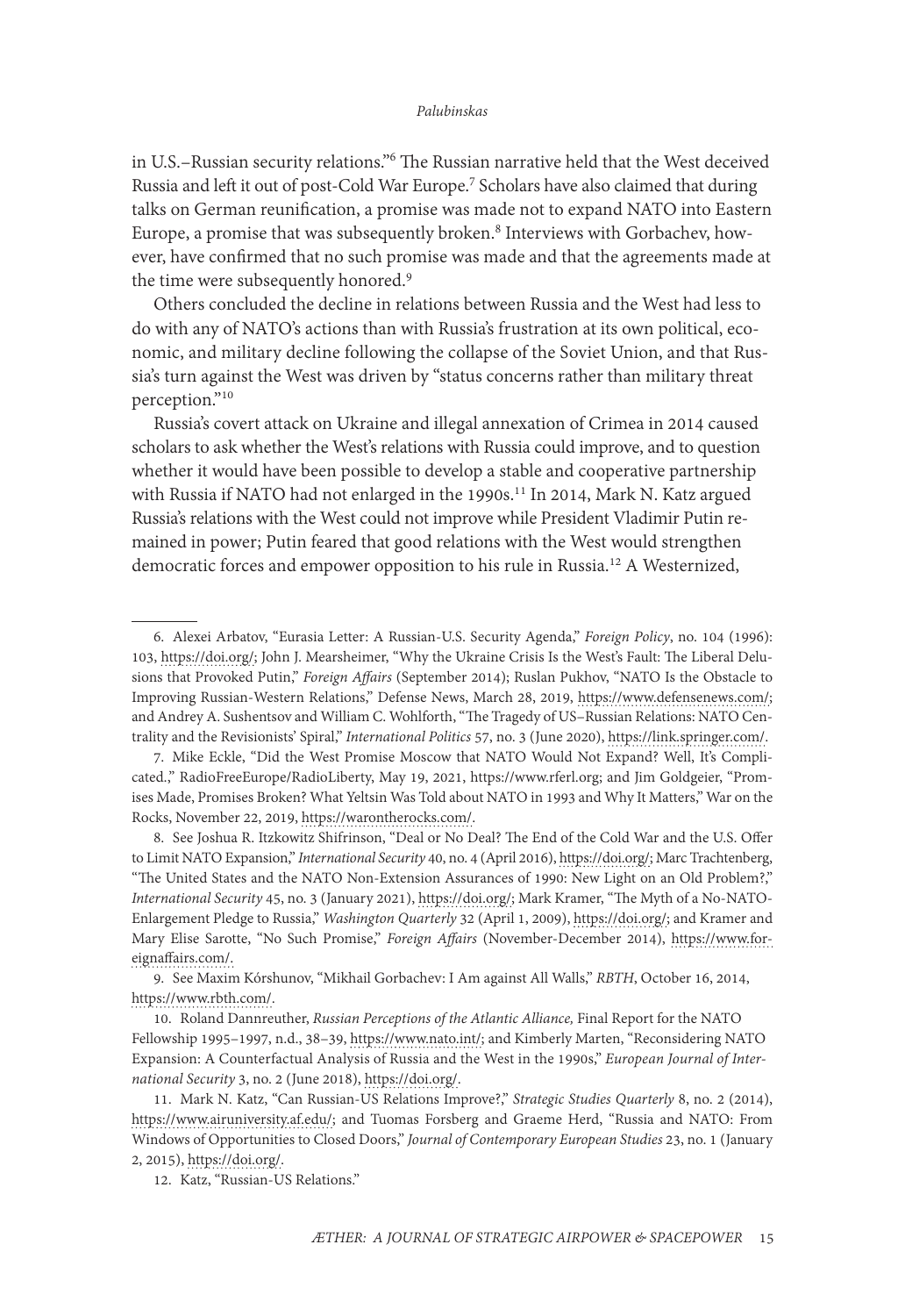market-oriented, and democratized Russia would likely have approached its neighbors, NATO expansion, and the West with a greater sense of cooperation, since it would not have perceived democratization in the region and NATO expansion as a threat to Russia's national security under those circumstances.<sup>13</sup>

In 2015, other scholars concluded that "limits to cooperation were hard-wired into Russia's foreign policy philosophy."14 A year later, Robert E. Hunter argued it wasn't clear whether there was "any formulation that Russia would have been willing to accept" regarding NATO enlargement and the future of power in Europe, "short of the dissolution of NATO and maybe not even that."15 He concluded, "perhaps nothing the West could have proposed [would] have made possible a workable similarity of interests and practices between NATO and Russia" and prevented a return to the same kind of difficulties that precipitated the Cold War.16

This article picks up on that thread, assessing the need for NATO through an examination of recurrent patterns in the transatlantic security environment. This analysis allows for a more nuanced evaluation of Russia as a threat, the need for NATO, and NATO's role in maintaining peace in the twenty-first century. The article identifies a pattern in Russia's behavior that spans more than seven decades, helps account for the current state of affairs between Russia and the West, and adds to the current understanding of what drives the need for NATO today.

### Background

Created in 1949, the North Atlantic Treaty Organization was an elegant and effective response to a rising threat to Europe, democracy, and the liberal world order. It signaled that an attack on a NATO member state would lead to an encounter with a defensive force second to none. This rapidly stabilized the existing security situation and served as an effective deterrent to further Soviet expansion into Europe. Three basic factors ensured NATO's success: the promise of a unified response, the maintenance of sufficient military force coupled with the willingness to use it, and the ability to win.

# *A New World Emerges and Takes Shape (1945)*

At the end of World War II, much of Europe's infrastructure had been destroyed, food was scarce, and millions of displaced Europeans struggled to find refuge. Initially, the Allied powers cooperated to repatriate refugees and bring order to war-torn Europe. But, as the work progressed, it became increasingly clear Russia was not in

<sup>13.</sup> Katz, "Russian-US Relations."

<sup>14.</sup> Forsberg and Herd, "Windows of Opportunities," 54.

<sup>15.</sup> Robert E. Hunter, "NATO in Context: Geopolitics and the Problem of Russian Power," *PRISM* 6, no. 2 (July 2016): 12, [http://cco.ndu.edu/.](http://cco.ndu.edu/News/Article/834928/nato-in-context-geopolitics-and-the-problem-of-russian-power/)

<sup>16.</sup> Hunter, "NATO in Context," 12.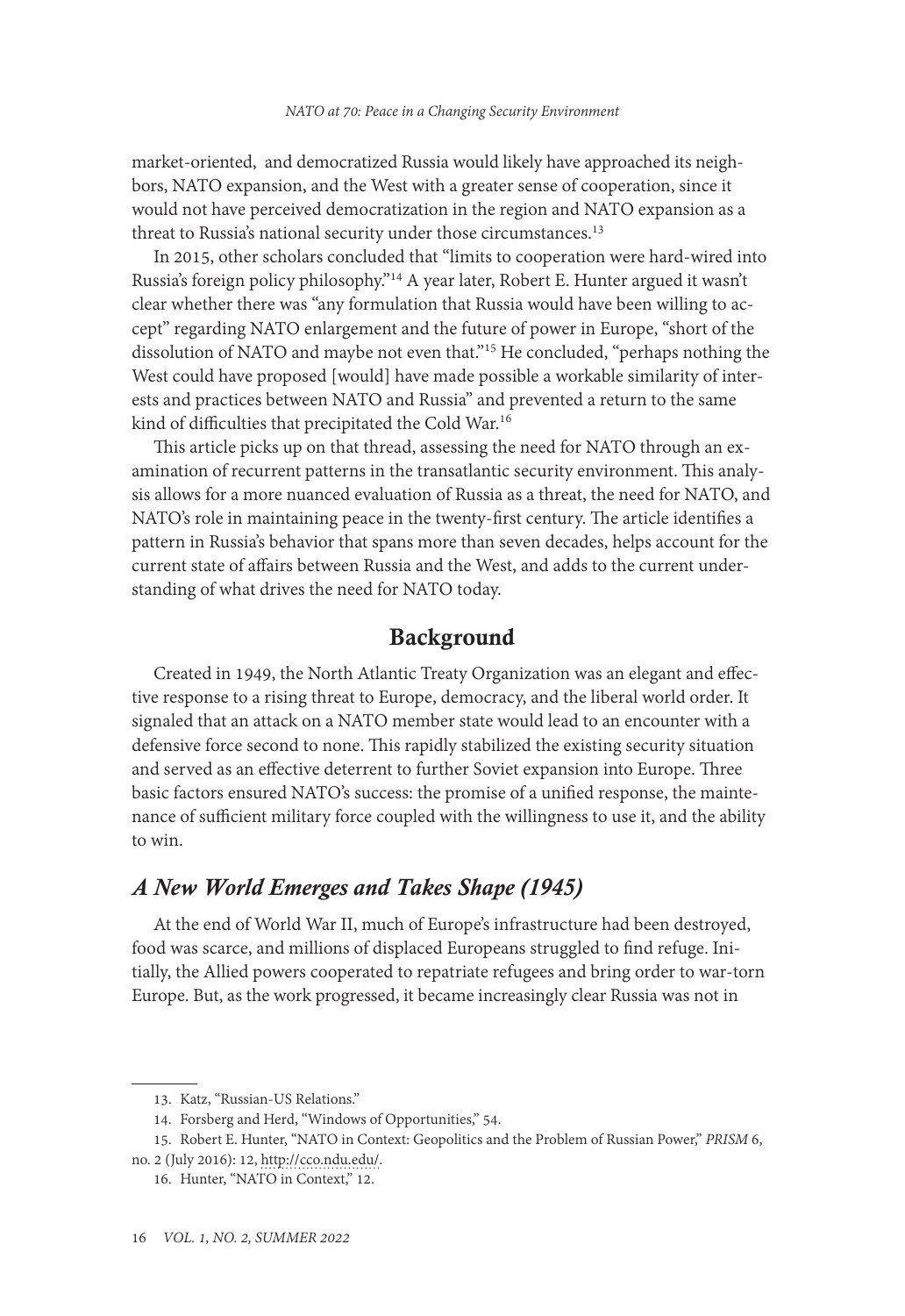sync with its wartime allies, did not abide by international conventions, and sought a different peace than the rest of the world.

When assessing the situation at the end of the war, seasoned diplomats reached the same conclusion: the Soviets were seeking to grab as much territory as possible. Maxim Litvinov, a prominent Soviet diplomat who had served as commissar for Foreign Affairs from 1933 to 1939 and as the Soviet ambassador to the United States from 1941 to 1943, interpreted the situation as one in which the primary cause of the emerging schism between the wartime allies was the Soviet Union's "striving for power and influence too far in excess of its reasonable security requirements."17

He identified the secondary cause as "the West's failure to resist that effort early enough."18 He observed that Soviet leaders "refused to believe that goodwill could possibly constitute the lasting basis of any policy . . . . [opting instead] to grab 'all they could while the going was good.' "19 Eventually, the Soviet Union pursued its expansionist policy with such vigor that Litvinov saw no hope in reversing the trend toward confrontation. Asked whether the situation would be improved if the West agreed to Soviet demands, Litvinov responded that it would simply lead to the West being presented with additional Soviet ultimatums.<sup>20</sup>

Litvinov believed Moscow had chosen to act aggressively in the war's aftermath not because of anything that the Western democracies had done, but rather because they had failed to act in the face of what the Soviet Union had chosen to do. That is, the Soviet Union pursued a policy of aggression "not so much because the Anglo-American attitude had stiffened . . . but rather because it had not stiffened enough."<sup>21</sup>

Similarly, Loy W. Henderson, a US diplomat whose experience in the region began shortly after the end of World War I and continued through World War II, and his colleagues who had been observing the Soviet Union over the years drew similar conclusions to Litvinov's at the end of the war. Their observations led them to conclude "that no amount of blandishment, no amount of persuasiveness, no bribes, and no concessions could divert the Soviet Union from its basic objectives" and that placating the Soviets was a mistake.<sup>22</sup> Henderson noted that while the Soviets were willing to change tactics when necessary, "they would not alter their basic objectives."23

Henderson concluded that the Soviet Union would not only seek to retain control over the territories that its forces already occupied but would also seek to seize "as

<sup>17.</sup> Vojtech Mastny, "Reconsiderations: The Cassandra in the Foreign Commissariat," *Foreign Affairs* 54, no. 2 (January 1976): 373, [https://www.foreignaffairs.com/](https://www.foreignaffairs.com/articles/russian-federation/1976-01-01/reconsiderations-cassandra-foreign-commissariat).

<sup>18.</sup> Mastny, "Cassandra," 373.

<sup>19.</sup> Mastny, "Cassandra," 374.

<sup>20.</sup> Rogers P. Churchill and William Slany, eds., *Eastern Europe, The Soviet Union*, vol. 6, *Foreign Relations of the United States* (Washington, DC: Government Printing Office, 1969), Document 517, [https://history.state.gov/](https://history.state.gov/historicaldocuments/frus1946v06/d517).

<sup>21.</sup> Mastny, "Cassandra," 373.

<sup>22.</sup> Loy W. Henderson, Oral History interview by Richard D. McKinzie, June 14, 1973, transcript, 20, Harry S. Truman Library and Museum, [https://www.trumanlibrary.gov](https://www.trumanlibrary.gov/library/oral-histories/
hendrson).

<sup>23.</sup> Henderson, Oral History Interview, 21.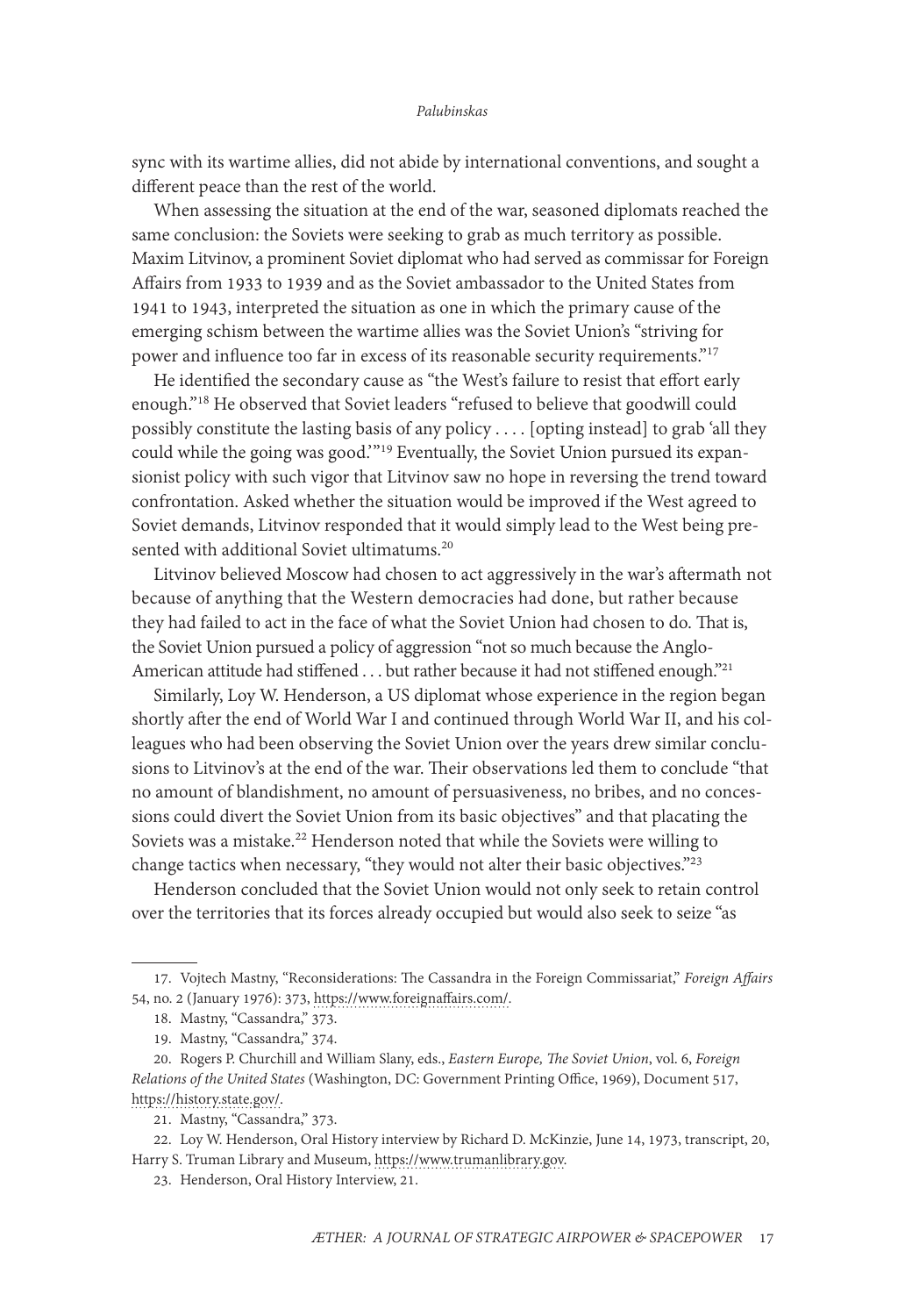much additional territory as it might extract from its indecisive Western Allies." This conclusion was confirmed by Litvinov's 1946 postwar acknowledgment that the Soviet Union sought to grab all that it could "while the going was good," and his "alarming suggestion that its appetite may be insatiable."<sup>24</sup>

Nine months after the war, George Kennan, the US chargé d'affaires in Moscow, provided a comprehensive assessment of the situation and set the stage for the US policy of containment. In what became known as the Long Telegram, Kennan conveyed that the Soviet Union believed itself to be in perpetual conflict with the West and was engaging in a long-term strategy to surreptitiously deepen conflicts within and between capitalist countries in order to enable the advance of communism.

Kennan advised that the Soviet Union understood and respected the logic of force above all else and thus, if its adversary "has sufficient force and makes clear his readiness to use it, he rarely has to do so."25 He warned the Soviets would seek to "undermine the general political and strategic potential of major western powers," by exploiting their societal fissures to create circumstances in which, "poor will be set against rich, black against white, young against old, newcomers against established residents" in order to increase social unrest, "disrupt national self confidence . . . and to stimulate all forms of disunity" in Western democracies.26

Kennan understood the Soviets did not seek peace; instead, they sought to undermine democratic societies and spread their political, economic, and social system throughout the world. As a result, he concluded diplomacy alone would not be enough to navigate the international environment that had emerged.

That the peace which Europe sought would prove elusive without an economic recovery was evident to both Russia and its former Western allies. Their response to Europe's postwar crisis would define and shape the postwar world. The former wartime allies could unite for the sake of lasting peace, or they could remain divided. The United States offered the former through the Marshall Plan; Russia chose the latter, understanding that an economically stable Europe would mean the countries of Western Europe would slip beyond its grasp.

While the United States developed the Marshall Plan, the Soviet Union continued to destabilize Europe. At the end of February of 1948, Czechoslovakia collapsed, extinguishing the last democracy in Eastern Europe and further expanding Soviet power. This prompted Britain, France, Belgium, the Netherlands, and Luxembourg to sign a common defense pact.

When Russia condemned the alliance, accusing its members of undermining peace and "assisting the instigators and organizers of a new war," Belgium noted the Treaty of Brussels had been concluded out of fear of the Soviet Union, which was the only country that had emerged from the war having conquered other territories and taken power in neighboring states and after the war, had sought to gain and control increas-

<sup>24.</sup> Henderson, Oral History Interview, 37; and Mastny, "Cassandra," 374.

<sup>25.</sup> Churchill and Slany, *Eastern Europe*, Document 475.

<sup>26.</sup> Churchill and Slany, *Eastern Europe*, Document 475.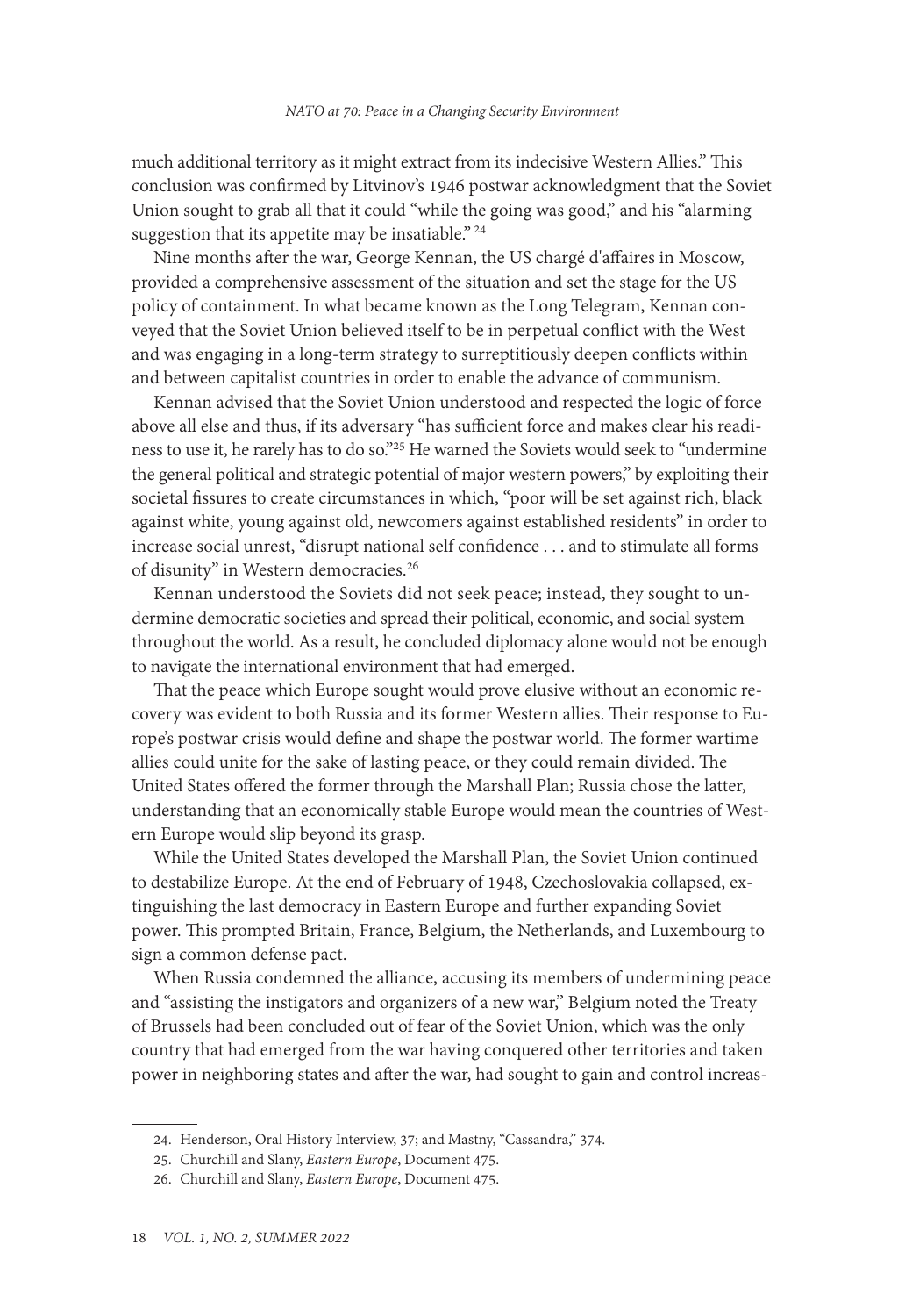ingly more territory.<sup>27</sup> It implored the Soviet Union to stop sabotaging the United Nations' work and to work with the other UN members to help ensure international peace.

Nevertheless, by the autumn of 1948, the United Nations was stymied by the Soviet Union's abuse of its veto. Europe and the United States recognized Russia's program of expansion had to be countered through containment if international peace was to be maintained. Consequently, they worked together to fortify the peace by forming a more formidable defense alliance intended to suppress Russia's westward expansion. The North Atlantic Treaty Organization emerged in the spring of 1949 as the "natural and logical supplement to the economic aid being provided to the western European states by the Marshall Plan."28

# *Why NATO? (1949)*

The move to form NATO raised the question, Why do we need the North Atlantic Treaty if we have the UN? Then-US Secretary of State Dean Acheson provided the answer. He explained that the postwar system to maintain peace and security was not working because the Soviet Union was purposefully misusing its veto to interfere with the UN Security Council's ability to maintain international peace. Because of this, the North Atlantic pact was needed to achieve peace and security and to prevent war.<sup>29</sup>

The formation of NATO on April 4, 1949 was a deeply considered, measured response to nearly four years of Soviet postwar actions in Europe. The founding of NATO marked the Western democracies' coming to terms with the existing situation and sent two very clear signals. First, it signaled that the signatories were committed to the UN Charter and were joining together to do what the United Nations was being prevented from doing. And, second, they made it known, in no uncertain terms, that they would not be picked off, one by one, by any aggressor. NATO was the collective transatlantic response to the Soviet threat to world peace. In short, because the Soviet Union was working to undermine the existing system, NATO was formed to preserve it.

# *The Cold War (1949–89)*

The formation of NATO changed the potential for a hot war to a cold war. The Alliance was an effective deterrent to war in Europe and an effective guarantor of North

<sup>27.</sup> See Vyshinsky (USSR) comments in United Nations, 143rd Plenary Meeting, Palais de Chaillot, Paris, September 25, 1948: (General Assembly, 3rd Session), 129–30, United Nations Digital Library, [http://digitallibrary.un.org/;](http://digitallibrary.un.org/record/727403) and Spaak (Belgium) comments in United Nations, 147th Plenary Meeting, Palais de Chaillot, Paris, September 28, 1948: (General Assembly, 3rd Session), 281, United Nations Digital Library, [http://digitallibrary.un.org/.](http://digitallibrary.un.org/record/727506)

<sup>28.</sup> Grayson Kirk, "The Atlantic Pact and International Security," *International Organization* 3, no. 2 (1949): 242, [http://www.jstor.org/stable/](http://www.jstor.org/stable/2703740).

<sup>29. &</sup>quot;Text of Secretary Acheson's Broadcast on Atlantic Accord," *New York Times*, March 19, 1949, [http://movies2.nytimes.com/.](http://movies2.nytimes.com/library/world/global/031949nato-acheson-text.html)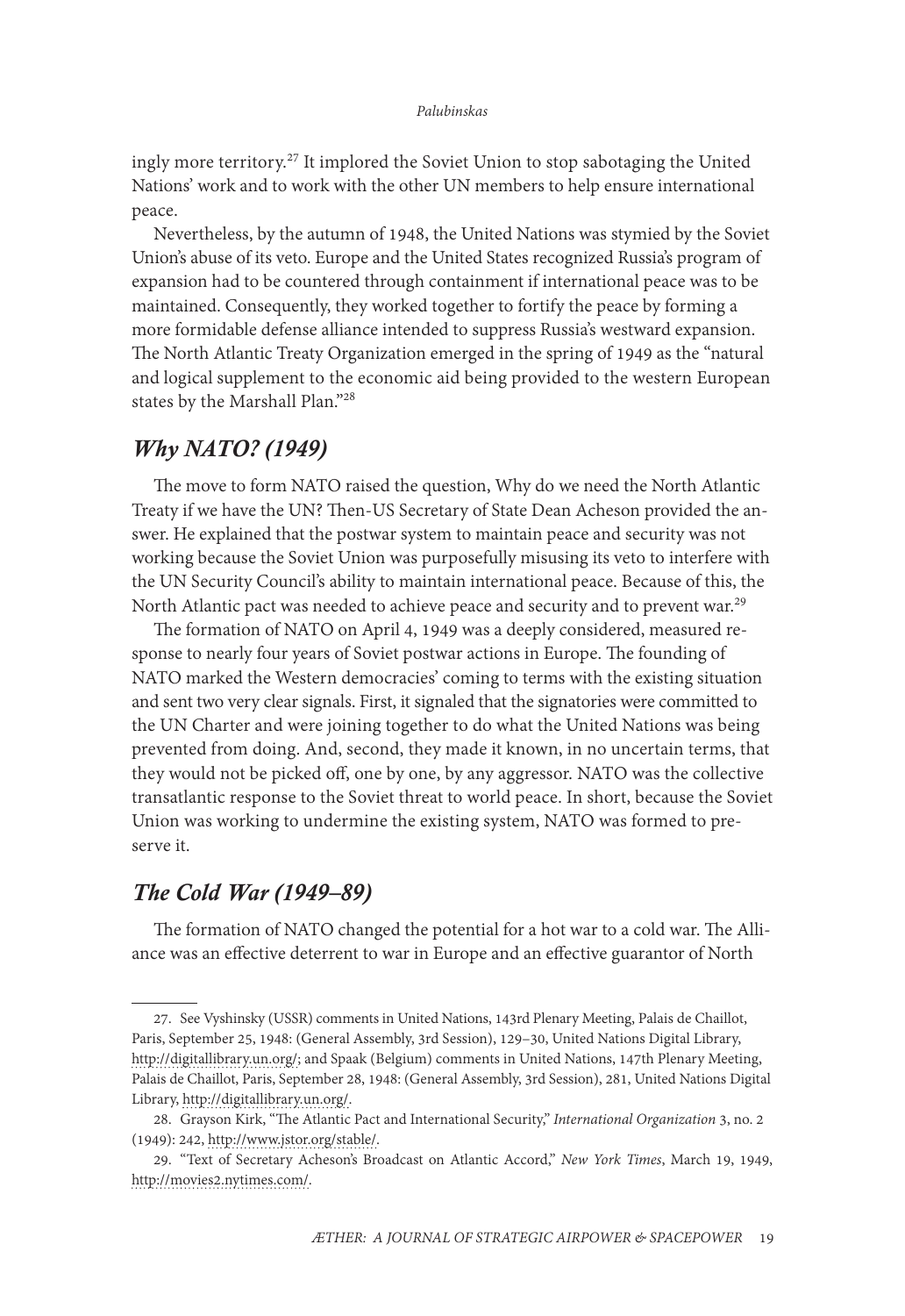Atlantic peace. From NATO's founding in 1949 to the collapse of the Soviet Union in 1991, Europe lived in relative peace without suffering another military attack from its Eastern neighbor. The Soviet Union continued to disparage the alliance and to cast NATO as an aggressor that it feared. In reality, it feared meeting a united front of countries joined in protecting their sovereignty and unified by the values enshrined in the UN Charter.

The NATO alliance was needed during the Cold War to serve as a bulwark for peace and to stabilize a situation that had the potential to lead to another war if left unchecked. At the time, postwar Europe was subject to two distinct systems competing for its future. One was being promoted by an external force, which sought to capture Europe through coercion. The other was one the European nations themselves were actively pursuing, relying on like-minded nations for support in maintaining their sovereignty and a lasting peace. The Alliance was needed to prevent a hot war from erupting in Europe. It achieved this end through a clear and unflagging commitment to the security of its members backed by a credible level of military forces that could offer successful resistance to any attack on them.

# *Post–Cold War (1989–2014)*

When the Cold War ended and the Soviet Union began to disintegrate, NATO continued to serve as a stabilizing force during an uncertain time. Neither Russia nor the countries emerging from the defunct Soviet system viewed NATO as a threat. For countries reasserting their independence, NATO offered the promise of permanent protection from a revanchist Russia, which many believed would emerge in a matter of time. For Russia, which had lost its empire, it offered the promise of a safe emergence into the post-Cold War security environment.

As had been the case following the end of World War II, Western democracies hoped they could build a long-lasting, cooperative relationship with Russia, now heir to the Soviet Union. They did not want to believe Russia's post-Soviet aims were irreconcilable with theirs. And their good will was once again on full display as they responded to a former adversary in crisis with compassionate generosity.

In 1990, when Soviet leadership appealed directly for US and Western food and medical aid, Western governments responded quickly. In 1991, they provided billions of dollars of assistance to the Soviets. The influx of Western aid helped stabilize the Soviet Union, which continued to disintegrate from within. When the Soviet Union collapsed in December 1991, Western democracies provided Russia and the other countries emerging from the Soviet Union with a steady stream of financial assistance, as well as help in integrating into the world economy and international organizations.

At the time, there was hope Russia would emerge a democracy and the world would enjoy a long and abiding peace. And then there was the question—why do we need NATO?

For some, the answer was clear—NATO is needed to protect its members from any and all countries that would attack them. While the Soviet Union had represented the greatest threat during the Cold War, by definition the Alliance protected its members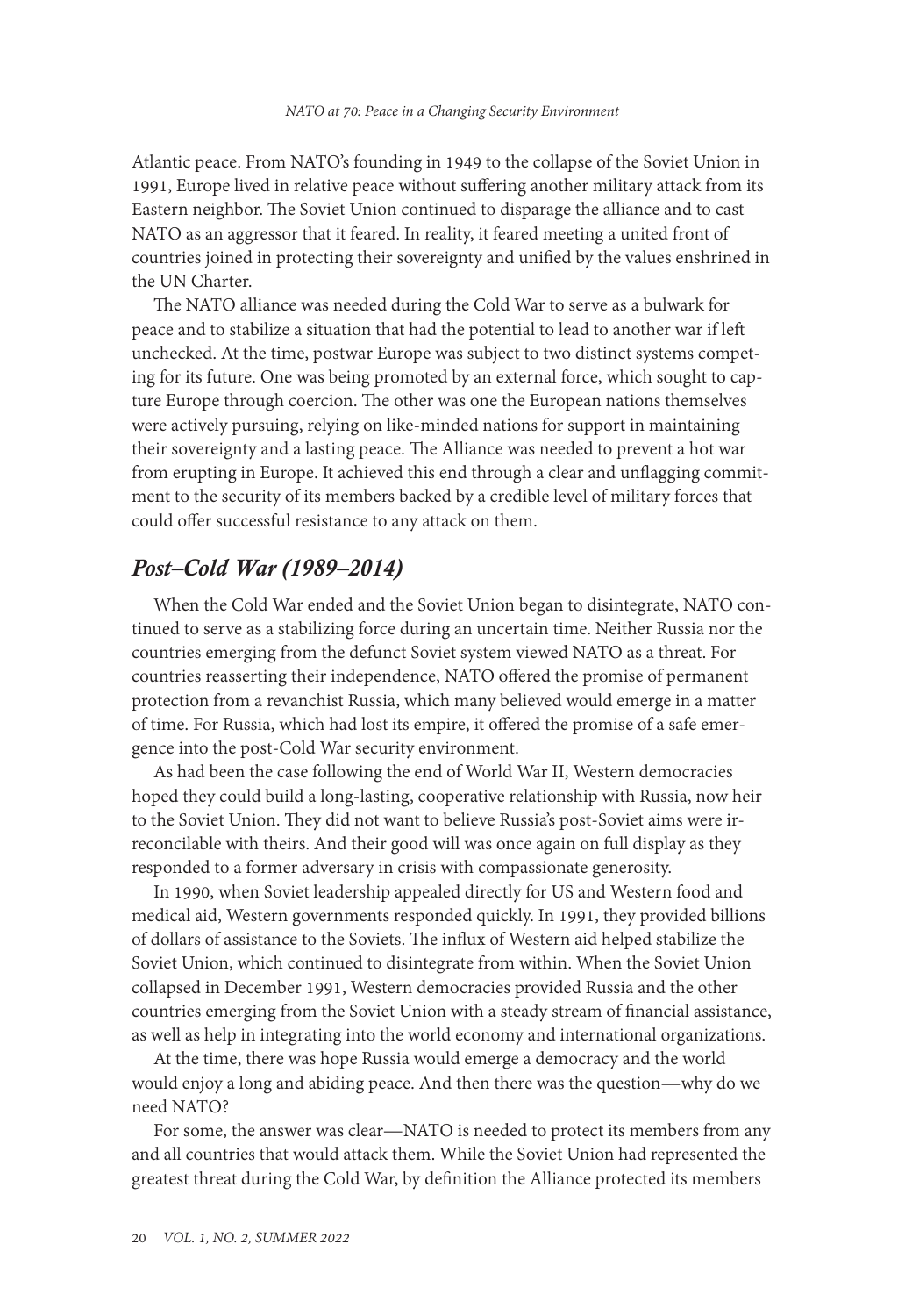against more than just the Soviet Union. Therefore the disappearance of the Soviet Union did not eliminate the need for the Alliance. The dissolution of the Soviet Union did not guarantee NATO members' security. It simply alleviated a known threat. It did not eliminate all possible threats.

At the end of the Cold War, Russia's basic objectives did not change. It sought to recapture its former sphere of influence, reintegrate the Russian empire, and reemerge as a great power. But Russia was weak and not in a position to challenge the West, so it altered its tactics to suit the circumstances. Using its weakness to its advantage, Russia accepted the West's financial assistance and support as it integrated into international economic structures, simultaneously gathering strength and weighing its readiness to challenge the West.

Though Russia faced no threat from the West, NATO was perceived as an instrument that could interfere with Russia's ability to achieve its expansionist goals once it had regrouped and was back on its historical course. As a consequence, NATO had to be undermined. Here, Russia took a new tack. Instead of pursuing its traditional goal of undermining NATO unity, it sought to insinuate itself into NATO decision making in an effort to create a situation in which "excluding Russia . . . would make achieving peace impossible."30

This strategy positioned Russia to act as the spoiler in world peace. It was also reminiscent of the approach that the Soviet Union took when abusing its veto in the UN Security Council, which led to the formation of NATO. And it reflected the same hostility toward the West that had driven Soviet foreign policy when Andrei Gromyko, who served as the Soviet Foreign Minister from 1959 to 1987, asserted that "no international question of any consequence could be decided 'without the Soviet Union or in opposition to it.'  $"31"$ 

In the West, arguments were made for and against NATO enlargement. Three recurring arguments against NATO enlargement emerged: NATO enlargement will provoke Russia; NATO enlargement will create new dividing lines in Europe; and, NATO enlargement is expensive. Each argument suggested the cost of enlarging NATO exceeded the benefit. Each of these arguments also omitted a critical factor: the primary cause of the emerging situation was Russia's drive for "power and influence too far in excess of its reasonable security requirements" much like that of the Soviet Union after World War II.32

As discussed earlier, at the time, Litvinov concluded Moscow had chosen to act aggressively not because of anything that the Western democracies had done, but rather because they had failed to act in the face of what the Soviet Union had chosen

<sup>30.</sup> Arbatov, "NATO and Russia," 142.

<sup>31.</sup> Michael Mandelbaum, "Introduction: Russian Foreign Policy in Historical Perspective," in *The New Russian Foreign Policy*, ed. Michael Mandelbaum (Washington DC: Council on Foreign Relations, July 1998), [https://www.cfr.org](https://www.cfr.org/excerpt-new-russian-foreign-policy).

<sup>32.</sup> Mastny, "Cassandra," 373.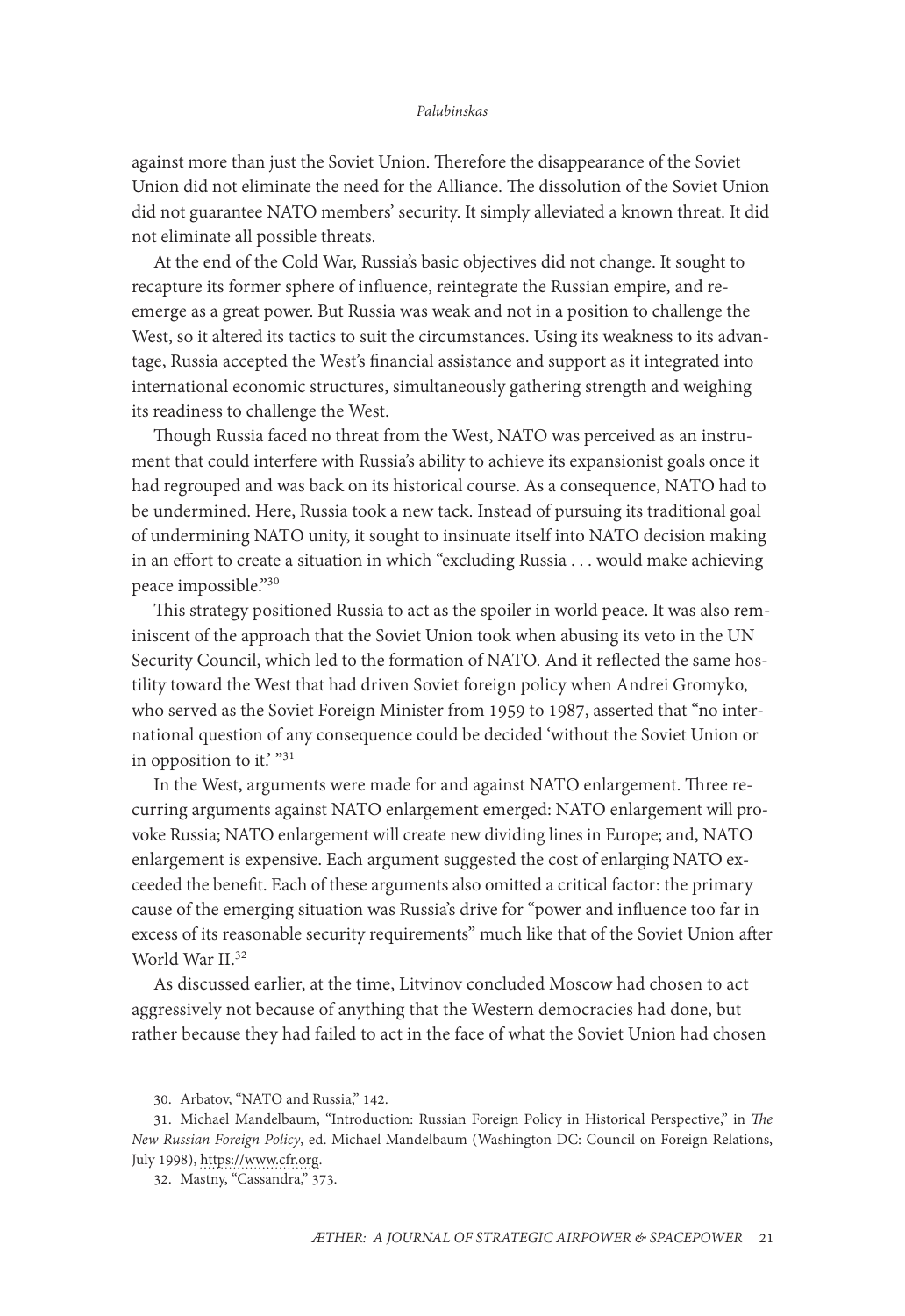to do.33 At the end of the Cold War, the same thing occurred: Western democracies did not do anything to provoke Moscow's aggression, yet the Kremlin acted aggressively. Confronted with increasing Russian aggression in Europe, Western democracies decided to enlarge NATO.

The enlargement of NATO did not occur suddenly or unexpectedly. The Alliance only began accepting new members in 1999, a decade after the end of the Cold War. Once the enlargement process began, 12 countries joined the Alliance over the span of 10 years (1999–2009). With each enlargement, NATO grew stronger and Europe became more stable. Eighteen years after the disintegration of the Soviet Union, 25 (57 percent) of the 44 countries in Europe were members of NATO. The majority of countries of the continent stood together in a common defense alliance: they would not go to war with one another and they would defend each other if attacked. Peace in Europe seemed assured.

Despite the West's efforts, post-Cold War dividing lines appeared in Europe. Some blamed the West, positing that it had "missed an opportunity to integrate Russia into the Euro-Atlantic security architecture (on an equal basis)."34 But facts show otherwise. Russia has had little interest in avoiding confrontation with its neighbors in the twenty-first century. And it had no interest in joining NATO.<sup>35</sup> Rather than missing an opportunity to integrate Russia into the Euro-Atlantic security architecture, the West missed the opportunity to integrate countries, such as Georgia and Ukraine, into NATO through its effort to placate Russia.

Following the Cold War, Russia actively attacked Europe where it is most vulnerable, rending countries off the path to EU and NATO membership, creating wedges, and exploiting divisions in an effort to destabilize the continent and reorder it for its own purposes. To this end, Russia employed a variety of approaches. It used its energy resources in an effort to gain political leverage over Europe through the development of a natural gas monopoly. It cut off the flow of natural gas to demonstrate its power to countries largely dependent on it for resources.

Russia also sought to intimidate its democratic neighbors. It conducted regular incursions into their airspace, violated their territorial waters, harassed navy ships, dogged military jets and surveillance planes, simulated nuclear attacks on other countries, and flew its military aircraft into foreign airspace with transponders turned off to show it was

<sup>33.</sup> Mastny, "Cassandra," 376.

<sup>34.</sup> Tom Sauer, "The Origins of the Ukraine Crisis and the Need for Collective Security between Russia and the West," *Global Policy* 8, no. 1 (2017): 82, [https://doi.org/](https://doi.org/10.1111/1758-5899.12374).

<sup>35.</sup> *Debate on NATO Enlargement, Hearings before the Committee on Foreign Relations United States Senate*, 105th Cong. (October 9, 1997) (statement of Secretary of State Madeleine Albright, US Secretary of State and response to Senator Wellstone's question regarding whether Russia could join NATO), [https://](https://www.govinfo.gov/content/pkg/CHRG-105shrg46832/html/CHRG-105shrg46832.htm) [www.govinfo.gov/.](https://www.govinfo.gov/content/pkg/CHRG-105shrg46832/html/CHRG-105shrg46832.htm)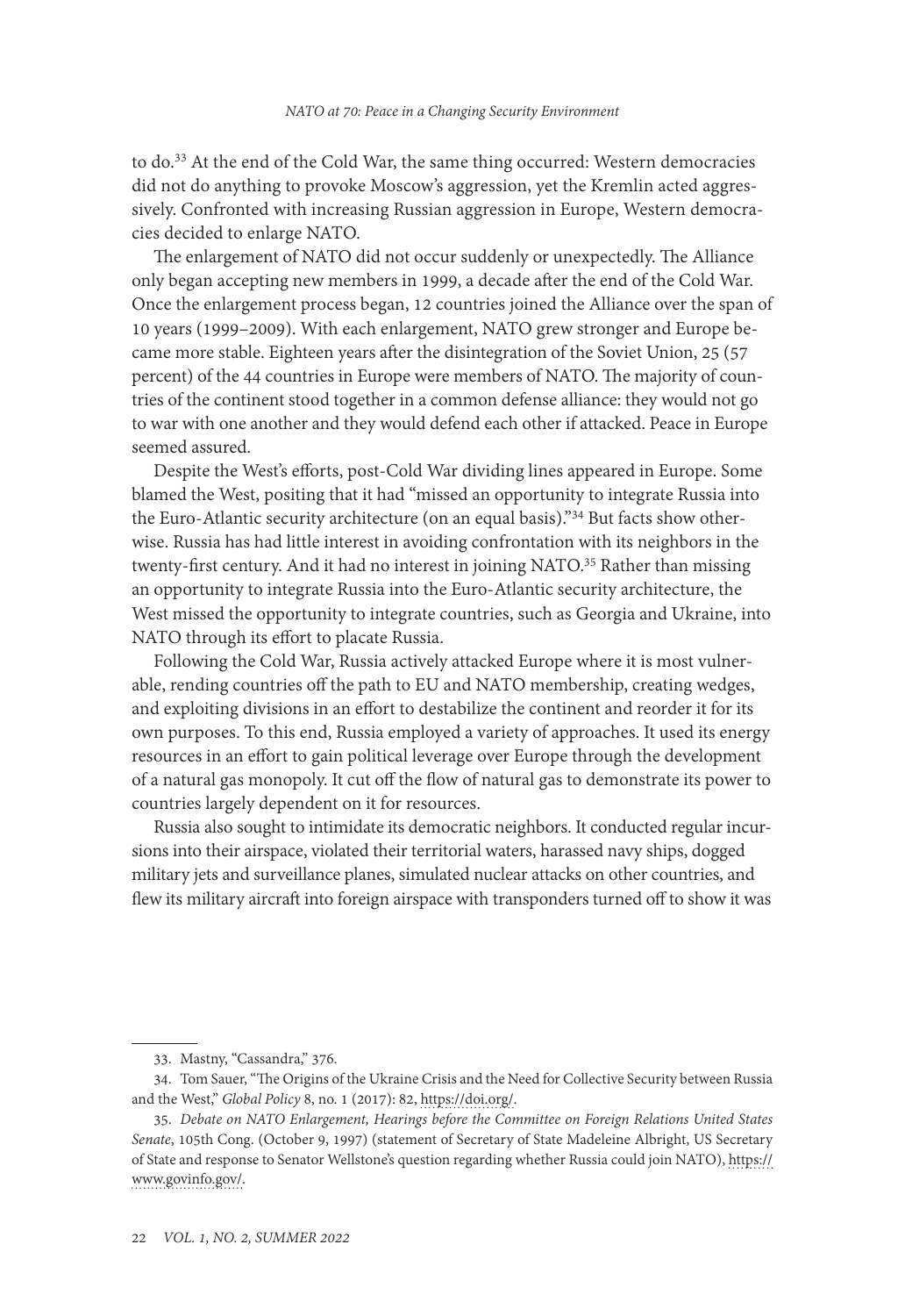not bound by international rules and values.36 It launched cyberattacks against NATO member states and those aspiring to join the Alliance.37 It fomented civil discord in neighboring states.38 It funded far-right and anti-EU political parties and supported disruptive activities in neighboring democracies.<sup>39</sup> Russia weaponized citizenship through passportization campaigns.<sup>40</sup> It meddled in foreign elections.<sup>41</sup>

It also modernized its military and tested it in countries that lack protection. It systematically expanded into neighboring states through a process of creeping annexation, violating international law and inching its way toward Europe. In short, Russia actively presented itself as a threat to European states through calculated acts of aggression on land, air, sea, and in cyberspace, as well as through disinformation campaigns, the creation of false narratives, and threats up to and including nuclear attacks against them. Kidnappings, poisonings, and killings carried out by Russia abroad further instilled the sense that Russia considered itself above international law.

Rather than accepting that goodwill could constitute the lasting basis of foreign relations and focusing its efforts on democratizing, restructuring its economy, and raising its people's quality of life, post-Soviet Russia sought to disrupt the emergence of a lasting peace in Europe. Over the course of a quarter century, it proved itself to be a master of employing "[p]rovocative acts, adequately spaced, [to] leave an impression . . . without generating a response."42

<sup>36. &</sup>quot;Russia Flexes Its Military Muscles with Western Airspace Violations," Deutsche Welle, April 4, 2010, [https://www.dw.com;](https://www.dw.com/en/russia-flexes-its-military-muscles-with-western-airspace-violations/a-5416016) Barbara Starr, "Pentagon: 2 Russian Aircraft Buzzed U.S. Warship," CNN, September 17, 2010, [http://www.cnn.com](http://www.cnn.com/2010/US/09/17/warship.russian.aircraft/index.html); "Russian Aggression Drives Swedish Defense Spending," Defense News, February 7, 2016, [https://www.defensenews.com](https://www.defensenews.com/home/2016/02/07/russian-aggression-drives-swedish-defense-spending/); and "Russian Military Jet Nearly Collides with Passenger Plane–Again," Deutsche Welle, December 13, 2014, [https://www.dw.com](https://www.dw.com/en/russian-military-jet-nearly-collides-with-passenger-plane-again/a-18127570).

<sup>37.</sup> See Ian Traynor, "Russia Accused of Unleashing Cyberwar to Disable Estonia," *Guardian*, May 17, 2007, [https://www.theguardian.com;](https://www.theguardian.com/world/2007/may/17/topstories3.russia) Valentinas Mite, "Attacks Seen as First Case of 'Cyberwar,' " Radio Free Europe/Radio Liberty, May 20, 2007, [https://www.rferl.org](https://www.rferl.org/a/1076805.html); John Markoff, "Before the Gunfire, Cyberattacks," *New York Times*, August 12, 2008, [https://www.nytimes.com](https://www.nytimes.com/2008/08/13/technology/13cyber.html); and Robert Windrem, "Timeline: Ten Years of Russian Cyber Attacks on other Nations," NBC News, December 18, 2016, [https://www.nbcnews](https://www.nbcnews.com/storyline/hacking-in-america/timeline-ten-years-russian-cyber-attacks-other-nations-n697111) [.com.](https://www.nbcnews.com/storyline/hacking-in-america/timeline-ten-years-russian-cyber-attacks-other-nations-n697111)

<sup>38.</sup> *Putin's Asymmetric Assault on Democracy in Russia and Europe: Implications for U.S. National Security*, Minority Staff Report prepared for the use of the US Senate Committee on Foreign Relations, 115th Cong. (January 10, 2018), [https://www.govinfo.gov](https://www.govinfo.gov/content/pkg/CPRT-115SPRT28110/html/CPRT-115SPRT28110.htm).

<sup>39.</sup> See Mitchell A. Orenstein, "Putin's Western Allies," *Foreign Affairs*, March 27, 2014, [https://www](https://www.foreignaffairs.com/articles/russia-fsu/2014-03-25/putins-western-allies) [.foreignaffairs.com;](https://www.foreignaffairs.com/articles/russia-fsu/2014-03-25/putins-western-allies) and Rick Noack, "The European Parties Accused of Being Influenced by Russia," *Washington Post*, November 17, 2017, [https://www.washingtonpost.com](https://www.washingtonpost.com/news/worldviews/wp/2017/11/17/the-european-parties-accused-of-being-influenced-by-russia/).

<sup>40.</sup> See Mark Mackinnon, "Russian Passports Anger Georgia," *Globe and Mail*, July 2, 2002, [https://](https://www.theglobeandmail.com/news/world/russian-passports-anger-georgia/article4137259/) [www.theglobeandmail.com.](https://www.theglobeandmail.com/news/world/russian-passports-anger-georgia/article4137259/)

<sup>41.</sup> See Lucan Ahmad Way and Adam Casey, "Russia Has Been Meddling in Foreign Elections for Decades. Has It Made a Difference?," *Washington Post*, January 8, 2018, [https://www.washingtonpost.com](https://www.washingtonpost.com/news/monkey-cage/wp/2018/01/05/russia-has-been-meddling-in-foreign-elections-for-decades-has-it-made-a-difference/); and Maggie Tennis, "Russia Ramps up Global Elections Interference: Lessons for the United States," Center for Strategic and International Studies (website), July 20, 2020, [https://www.csis.org](https://www.csis.org/blogs/technology-policy-blog/russia-ramps-global-elections-interference-lessons-united-states).

<sup>42.</sup> Kyle Mizokami, "Russia Is Stealthily Threatening America with Nuclear War," *The Week*, September 16, 2014, [https://theweek.com/](https://theweek.com/articles/443760/russia-stealthily-threatening-america-nuclear-war).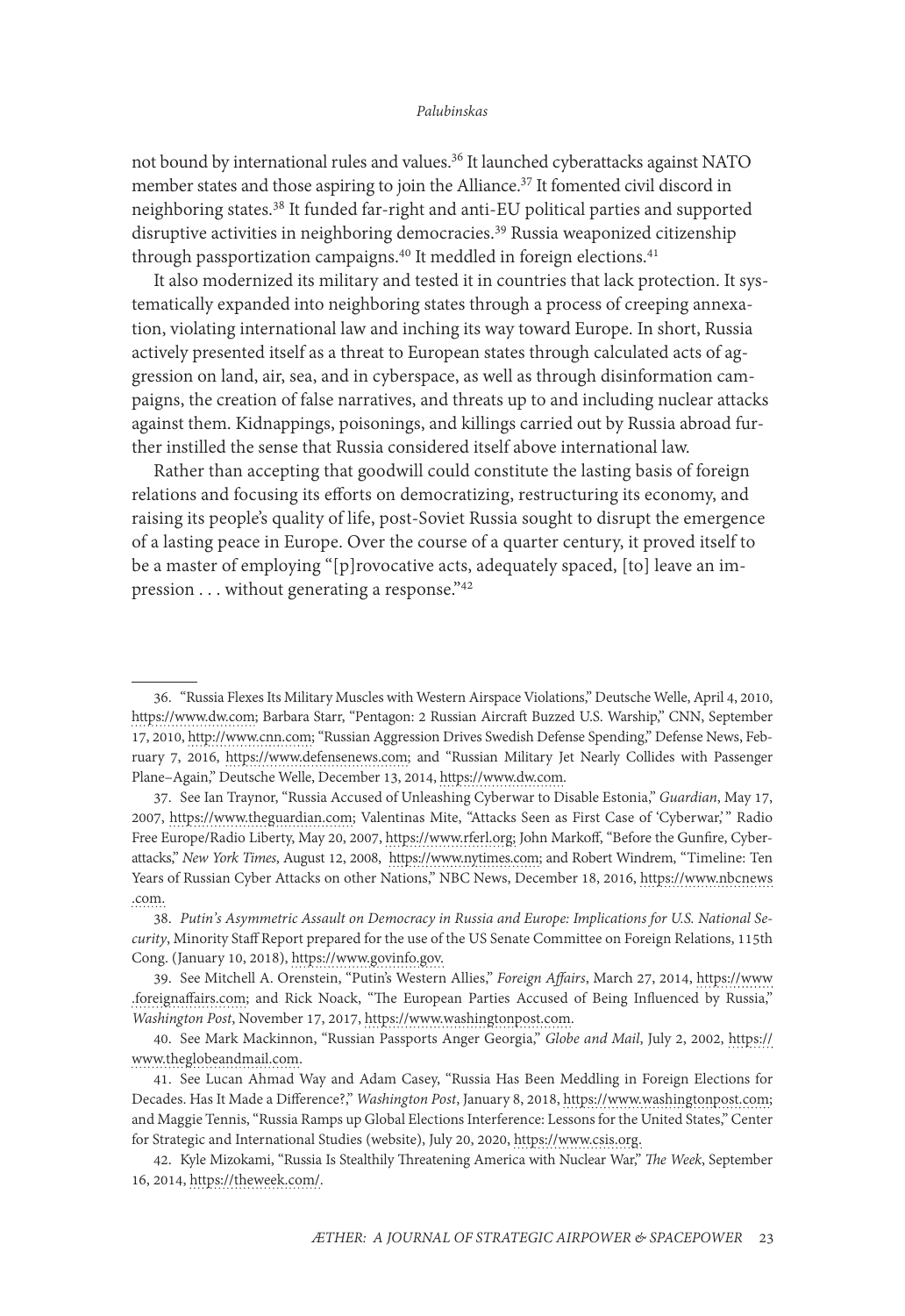Western democracies initially viewed these provocations as reflections of Russia's insecurity, something that could be overcome through goodwill and diplomacy. They worked to develop a partnership with what they hoped would be a democratic Russia. When Russia began to reemerge as an imperial challenge to European security, Western policymakers and political leaders called for Russia to join the West as a post-imperial power. But Russia's desire for expansion eclipsed its perceived gains from democracy and peace.

# *Navigating a Shifting Security Environment (2014–20)*

In 2014, after modernizing its military for the better part of a decade, Russia opted for empire over modern statehood. Unthreatened and unprovoked, Russia attacked Ukraine, which had been promised NATO membership in 2008 but had not yet been accepted.<sup>43</sup> In doing so, Russia defined itself and staked out its position with regard to its neighbors and the international system. Consequently, a shift occurred in the international security environment that had serious implications for NATO and the rulesbased international order.

After the Cold War ended, Russia emerged as a defeated power—it had lost the struggle with capitalism. For many, Russia appeared to stand at a critical juncture, a crossroads that would allow it to become a "normal" country. Russia had the choice of becoming a stable and effective state (a normal country) or seeking to reemerge as an empire.

It did not take long for Russia's deep-rooted imperialistic tendencies to reassert themselves publicly, even under Boris Yeltsin, who had been voted in as Russia's first democratic-leaning president. In 1999, during a meeting with Clinton, Yeltsin openly and unabashedly asked that Clinton give Europe to Russia. "I ask you one thing. Just give Europe to Russia. The U.S. is not in Europe. Europe should be the business of the Europeans. Russia is half European and half Asian."44 Yeltsin then insisted, "Bill, I'm serious. Give Europe to itself. Europe has never felt as close to Russia as it does now. We have no difference of opinion with Europe."45

After eight years of support, talks, negotiations, and peace with NATO countries, Yeltsin, Russia's first president, confidently and unambiguously expressed Russia's intentions toward Europe. Russia did not see European countries as partners, but rather as states that it sought to dominate and as countries that could be given and taken without their consent.

Initially, Russia's expansionism manifested itself close to its borders in Georgia, Moldova, and Ukraine. But by 2007, Russia had used its natural resources, bilateral agreements, and position on the UN Security Council so effectively in this pursuit

<sup>43.</sup> David Brunnstrom and Susan Cornwell, "NATO Promises Ukraine, Georgia Entry One Day," Reuters, April 3, 2008, [https://www.reuters.com/](https://www.reuters.com/article/us-nato-idUSL0179714620080403).

<sup>44. &</sup>quot;Memorandum of Conversation – President Boris Yeltsin of Russia," November 19, 1999, 3, Memcons and Telecons, Clinton Digital Library, [https://clinton.presidentiallibraries.us/.](https://clinton.presidentiallibraries.us/items/show/101582)

<sup>45. &</sup>quot;Memorandum of Conversation," 4.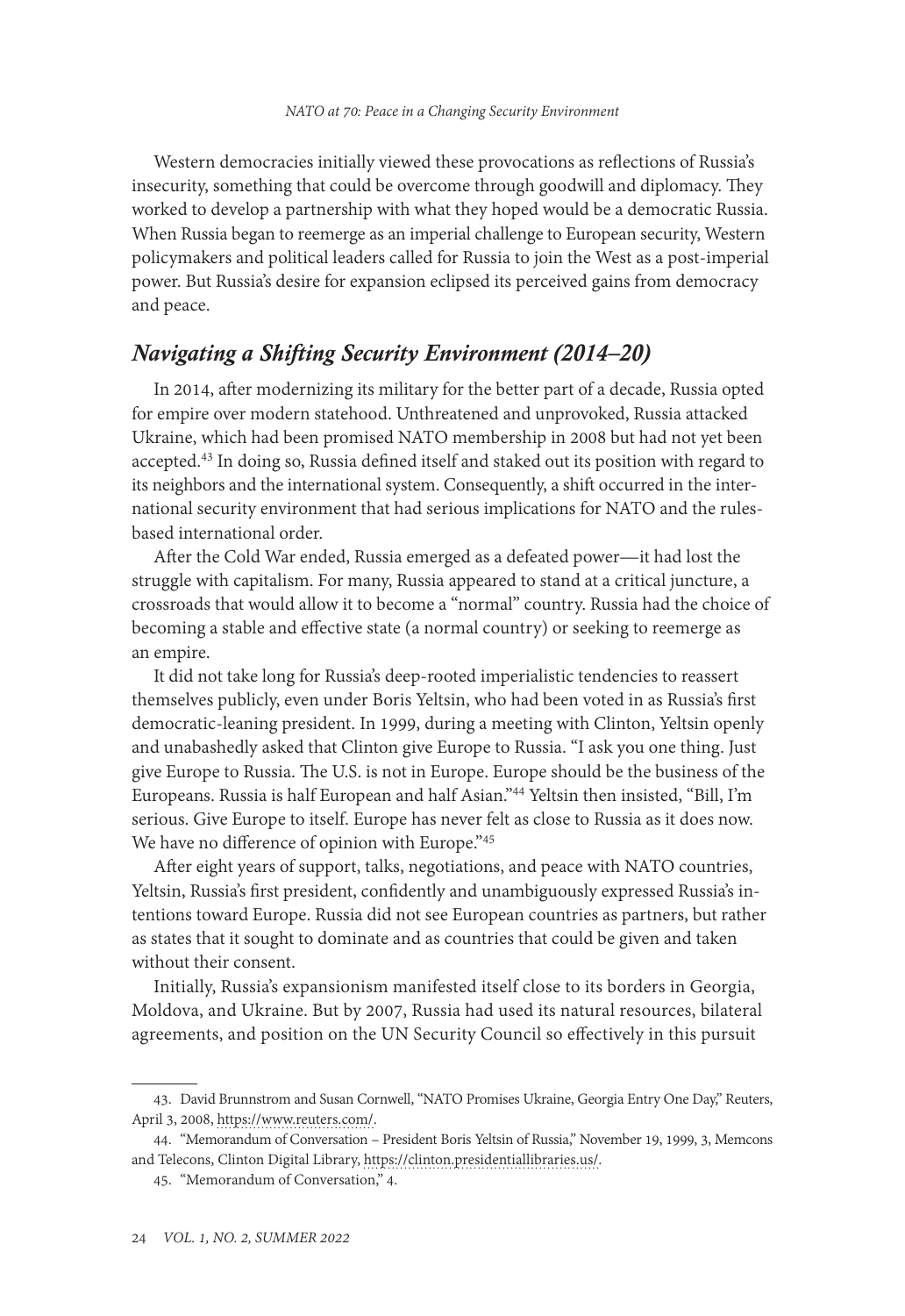that the EU found it had "allowed its relationship with Russia to be organised in a way that diminishes its own potential power and boosts Russia's."46 In 2008, Russia's thinly veiled grand strategy lost all of its subtlety when it mounted an indirect challenge to NATO through its war on Georgia, which had been promised NATO membership.<sup>47</sup>

Russia's response to the West's protests was consistent with its historical pattern. In a manner reminiscent of Russia's earlier contentions that no international questions of any consequence could be decided without Russia or in opposition to it, Foreign Minister Sergei Lavrov dismissed the West's concerns.

Everyone should accept the new realities on the ground. . . . Our decisions taken after the war begun by Georgia are irreversible and they should be accounted for in practical matters.<sup>48</sup>

As far as Russia was concerned, the matter had been decided and the rest of the world would have to adjust to its decision. The West accepted this largely as an expression of Russia's resolve to dominate its traditional sphere of influence.

In 2014, Russia upped the ante again by surreptitiously attacking Ukraine and illegally annexing Crimea. Through its attack on Ukraine, its subsequent actions, and the official statements that followed, Russia definitively revealed itself as a state that does not honor its word, does not consider itself bound by international law, continues to define itself in opposition to the West, and fundamentally rejects the values that undergird the liberal international order.

In a move that showed utter disregard for the UN Charter, Russia misused its veto to block a UN Security Council resolution aimed at reaffirming Ukraine's "sovereignty, independence, unity and territorial integrity."49 By doing so, Russia purposefully interfered with the role of the Security Council in maintaining international peace and security.

In March 2014, international relations had come full circle: they were back to where they had been at the start of the Cold War when the Soviet Union, Russia's predecessor in the UN Security Council, had regularly abused its veto to impede the proper functioning of the UN and thereby created the circumstances that brought about the need for NATO.

Russia had once again shown the UN could be rendered powerless by any permanent member of the Security Council using its veto to prevent the application of sanctions against itself or any other state guilty of aggression. It had also reconfirmed the United Nations could not guarantee collective security against aggression, which underscored the importance of NATO in the preservation of European peace and security in the post-Cold War era and beyond.

<sup>46.</sup> Mark Leonard and Nicu Popescu, "A Power Audit of EU-Russia Relations," policy paper (London: European Council on Foreign Relations, 2007), 10, [https://ecfr.eu/.](https://ecfr.eu/wp-content/uploads/ECFR-02_A_POWER_AUDIT_OF_EU-RUSSIA_RELATIONS.pdf)

<sup>47.</sup> Brunnstrom and Cornwell, "NATO Promises."

<sup>48.</sup> Gregory Feifer, "Frictions Fuel Fears of New Conflict," RadioFreeEurope/RadioLiberty, June 29, 2009, [https://www.rferl.org/](https://www.rferl.org/a/Fears_Grow_Of_New_RussiaGeorgia_Conflict/1765258.html).

<sup>49. &</sup>quot;UN Security Council Action on Crimea Referendum Blocked," UN News, March 15, 2014, [https://news.un.org/](https://news.un.org/en/story/2014/03/464002-un-security-council-action-crimea-referendum-blocked).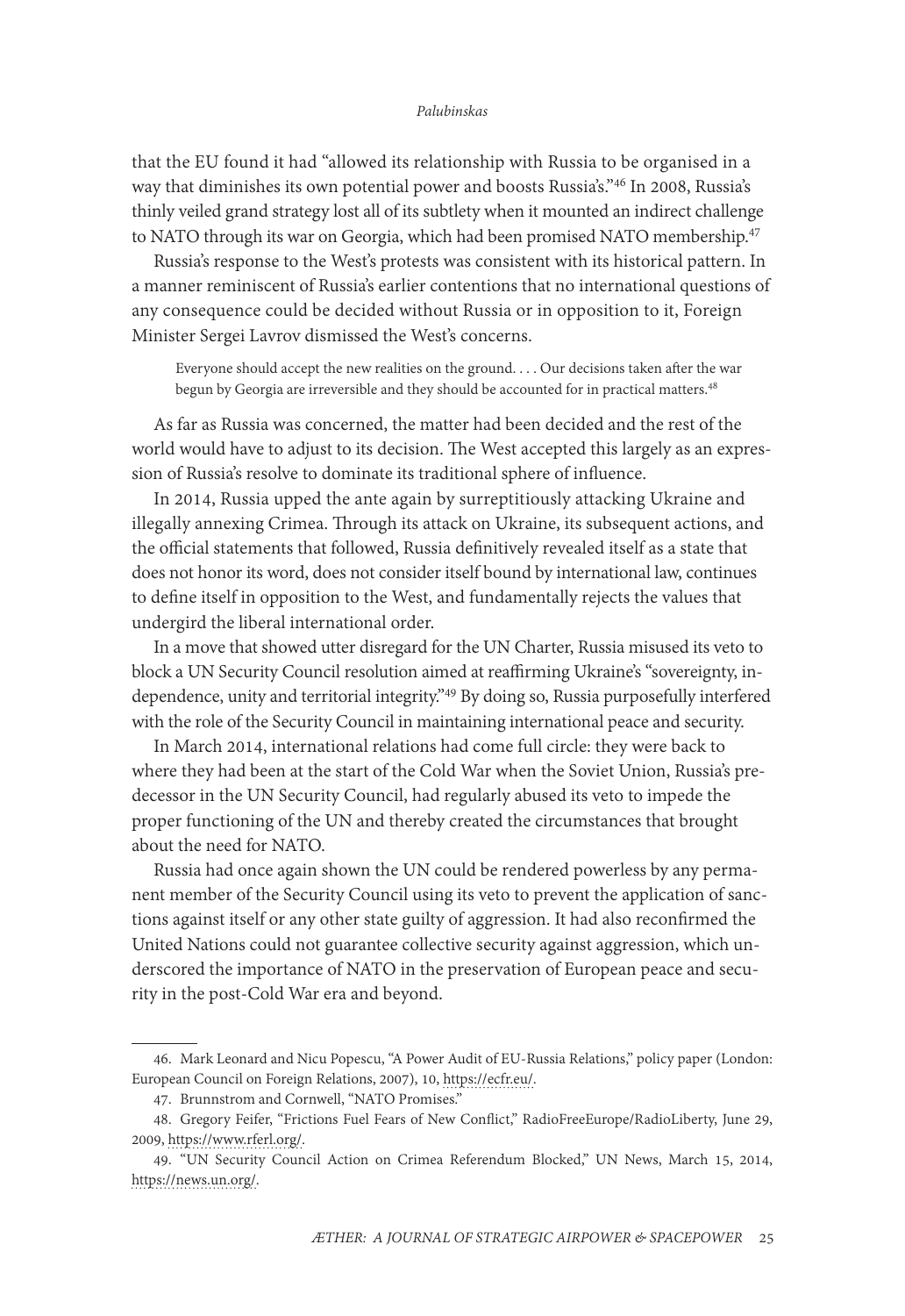As a result, a tectonic shift occurred in NATO and EU countries' understanding of the transatlantic security environment, and in their approach to Russia. NATO suspended its practical cooperation with Russia, and its members stopped cutting their defense budgets and began increasing their defense funding instead. Western democracies imposed harsh sanctions and refused to recognize Russia's illegal annexation of Crimea. They made clear, in practical terms, that Russia was not exempt from international law and would not be allowed to undermine the liberal international order. The time for optimism had passed: Western democracies would have to deal with Russia as it was, not as they wished it to be.

Instead of reversing course, Russia increasingly presented itself as a threat to Western Europe and NATO member states through calculated acts of aggression. These included cyberattacks; support for far-right and anti-EU political parties, support for disruptive activities in Western democracies, and meddling in foreign elections. Russia targeted NATO member states and potential members with disinformation campaigns including the creation of false narratives. It exacerbated refugee flows into Europe and threatened these countries with nuclear attacks.

In the years since its 2014 attack on Ukraine, Russia has leaned into undermining Western democracies, all the while insisting it wants better relations with the West. In doing so, Russia has revealed its real preference: while it says it wants positive relations with the West, it aspires to weaken, divide, and immobilize Western democracies by sowing confusion, discord, and fear.

Russia's goal is to supplant the values at the heart of the liberal international order with its own rather than adhere to existing international norms. To achieve this end, Russia has made use of EU and NATO member state "pre-existing cleavages and shortcomings—be they neglected minorities, threatened majorities, biased media outlets, home-grown corruption, insufficient law enforcement, or disillusionment with politics."50 It has watched and waited for opportunities to exploit societal fissures and openings for Russian messaging and to fan arguments that would estrange NATO members from one another.

If Russia can succeed in dividing European democracies, then it can potentially tear apart the EU, a thorn in its side domestically and a barrier to its expansion. More importantly, if it can divide the transatlantic democracies enough to lead to a dissolution of NATO, then Russia will have rid itself of the greatest barrier to its expansion westward and across the European continent.

For its part, NATO continues to protect its members from being picked off by Russia, as it did at its inception. More than 70 years after its founding, the Alliance continues to adapt to new security threats, faithfully guarding the transatlantic community against instability and unpredictability in a shifting security environment. It remains an effective shield between its members and Russia, which still aims to take just as much additional territory as the situation will permit. And NATO's effectiveness con-

<sup>50.</sup> Kadri Liik, "Winning the Normative War with Russia: An EU-Russia Power," Policy Brief (London: European Council on Foreign Relations, 2018), 6, [https://ecfr.eu/.](https://ecfr.eu/publication/winning_the_normative_war_with_russia_an_eu_russia_power_audit/)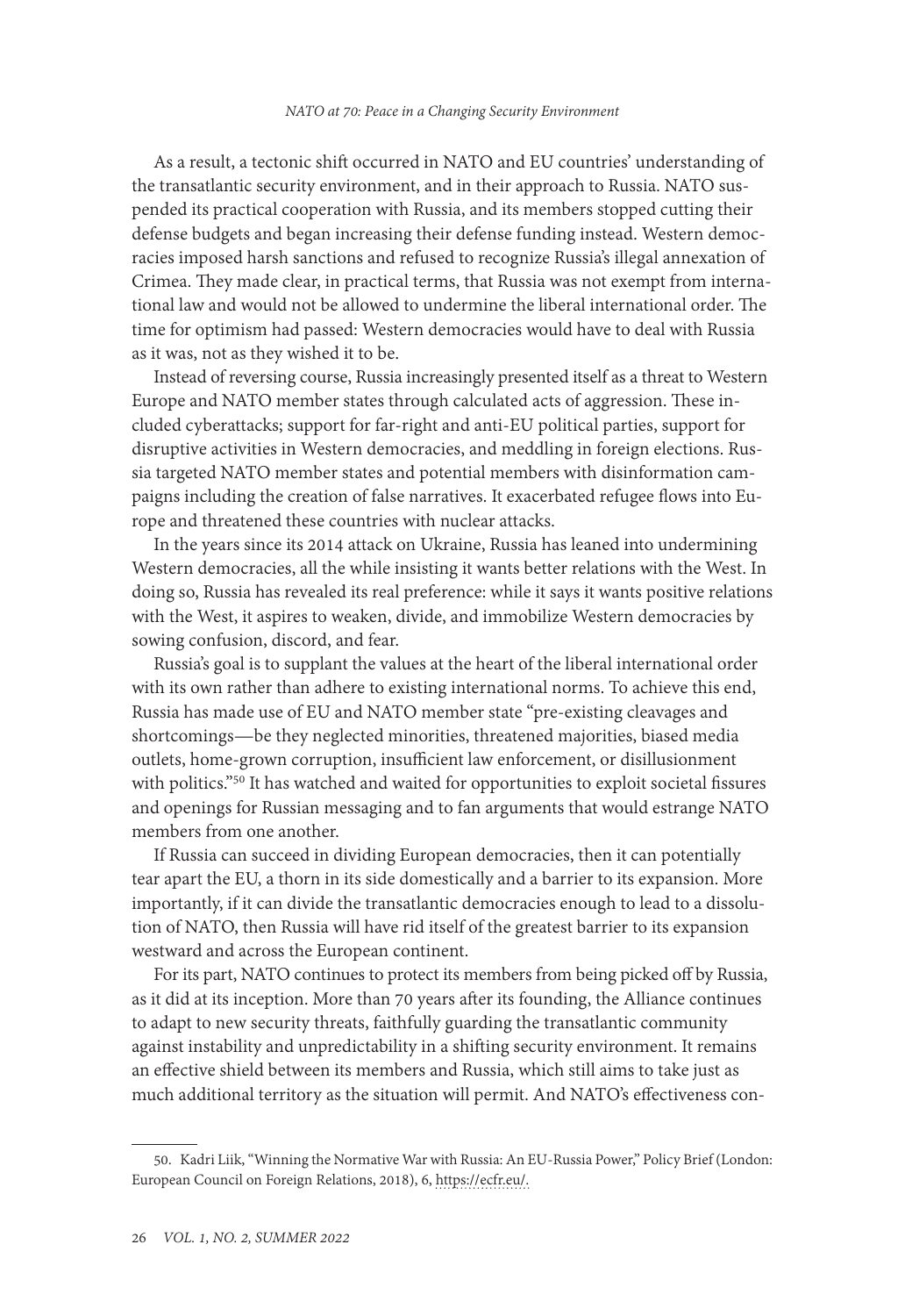tinues to be reflected in Russia's choice of victims: Russia does not attack members of the Alliance.

# Conclusion

## *Why NATO?*

Russia's attack on Ukraine and illegal annexation of Crimea in 2014 and the events that followed clarified the state of the transatlantic security environment and provided a concise answer to the question of why NATO is needed today. The Alliance is needed now for the same reason it was needed when it was created. Now, as then, the UN cannot guarantee collective security against aggression. Transatlantic countries continue to face the same threat, albeit in a different form, that existed when NATO was established. The Alliance has proven effective in its mission for more than seven decades and continues to be necessary for the preservation of transatlantic security and, by extension, the liberal international order. In short, we need NATO in order to maintain world peace.

# *Can NATO Endure?*

The NATO alliance and the context within which it operates have changed significantly over time. At its inception, NATO focused on the security of Western Europe, the United States, and Canada. Today, it protects the majority of European countries, as well as the United States and Canada. It is comprised of 30 Allies, protects almost one billion people on both sides of the Atlantic, and represents half of the world's military and economic might.

The challenges NATO faces and the environment in which it operates are also notably different than those that existed when the Alliance was created. In 1949, NATO guarded against the threat of military attack that could be countered through traditional military strengths. At that time, the Soviet Union was the primary threat to the Alliance.

Today, NATO is deterring Russian expansion rather than Soviet expansion, facing an adversary that readily deploys the means of hybrid warfare against its targets in order to achieve its political goals. It is an aggressor that has successfully melded hybrid warfare with information, cyber, diplomatic, political, economic, and social means of warfare.<sup>51</sup> Russia is a continually evolving apex predator. Consequently, NATO operates in a rapidly changing and unpredictable environment fueled in large part by a state that operates outside the bounds of international law and works to foil the international system while simultaneously insisting no international question may be resolved without it.

<sup>51.</sup> Tad A. Schnaufer II, "Redefining Hybrid Warfare: Russia's Non-Linear War against the West," *Journal of Strategic Security* 10, no. 1 (2017): 19, [https://digitalcommons.usf.edu/.](https://digitalcommons.usf.edu/cgi/viewcontent.cgi?article=1538&context=jss)